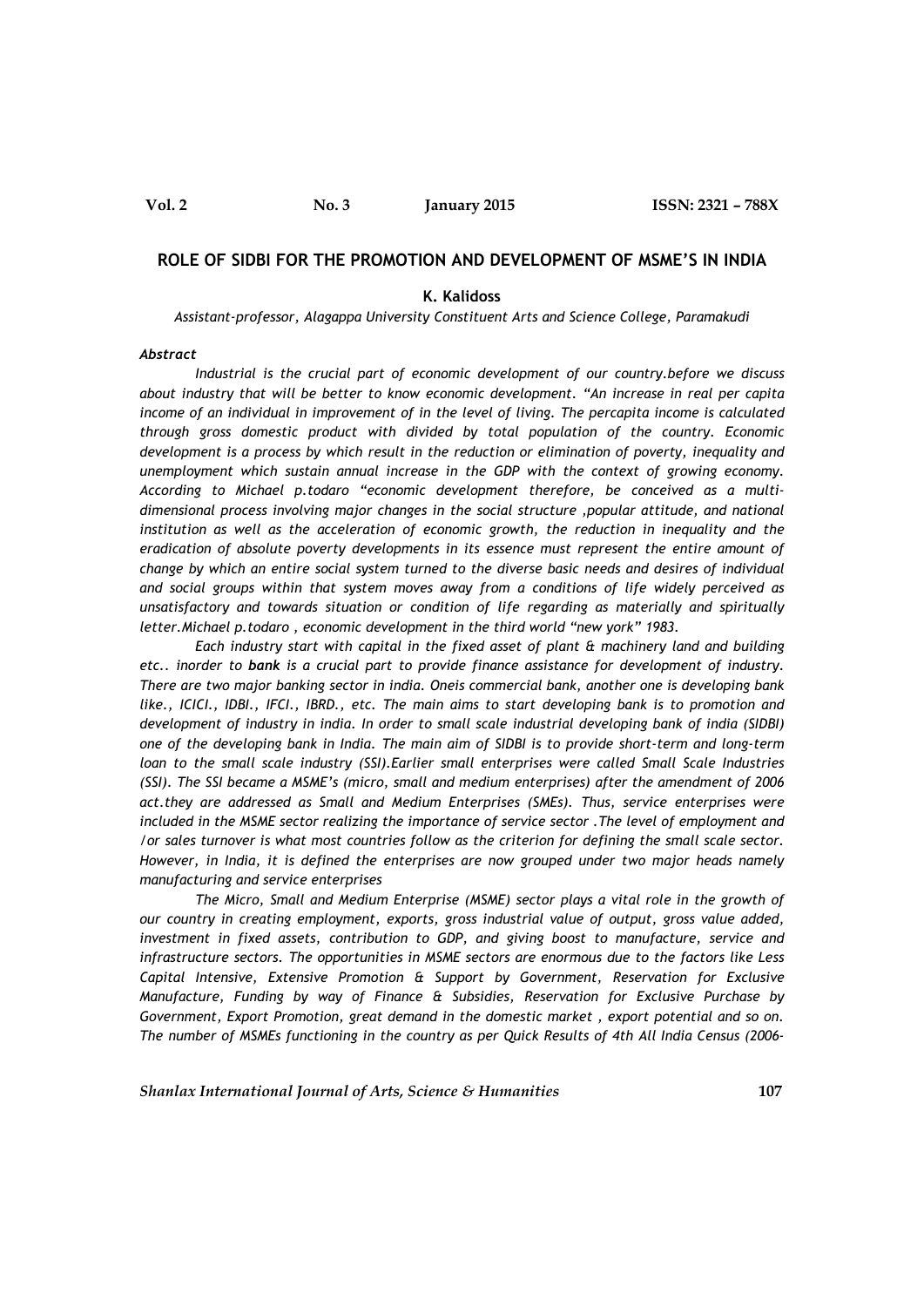07), in the registered and unregistered categories are 1.55 Million (5.94%) and 24.55 Million (94.06%) *respectively.*

*The Micro, Small and Medium Enterprises Development (MSMED) Act, 2006 has given choice to entrepreneur that the filing of Memorandum (Registration) by Entrepreneur intending to establish a Micro, Small or Medium Enterprise is discretionary and not mandatory. In this study, besides making a brief review of the overall performance of the MSME sector, this role played by the Small Industries Development Bank of India (SIDBI) in empowering MSMEs and acting as the nodal agency for MSME schemes of Government of India.*

*Keywords*: *SIDBI, MSMEs, SSI, ICICI, IDBI, IFCI, IBRD*

#### **Introduction**

The global economy is expected to grow a gradual strengthening of activity in 2013.the relatively disappointing pace of early 2012 and record a higher growth of 3.6% as against 3.3% in 2012. The growth will be led by the USA, China, Japan and Middle East and North Africa (MENA) countries. Similarly, the Indian economy is poised on a recovery path with expected higher growth momentum in financial Year 2012-13. A number of positive factors are working to create a growth enabling eco-system for the MSME sector. First favorable credit policy measures, such as 20 percent annual credit growth to MSMEs, 60 percent of the MSME credit to be embarked for micro enterprises and 10 per cent annual growth in the number of micro enterprise accounts. More importantly, its continuous monitoring by Government of India and Reserve Bank of India will enhance credit access to the sector. Second, major constraints of MSME sector are now being addressed by SIDBI's new business model which is oriented towards filling the financial gaps and developmental gaps in the MSME eco-system. In its new business model, SIDBI would be providing venture / risk capital, energy efficiency investment loans, bills discounting / factoring which are generally not being provided adequately to MSMEs by banks. Credit flow to MSME sector will be further augmented by SIDBI's initiatives in setting up of Credit Advisory Centre with industry associations in clusters and providing loan facilitation / syndication services. Third, a major constraint of information gap in MSME sector is now being addressed by SIDBI's newly launched website "www.smallB.in" which not only handholds a new entrepreneurs to set up units, but also provides all necessary information to existing entrepreneurs to grow in future. Fourth, certain policy measures like early resolution of Non- Performing Assets( NPAs) and sickness in MSME sector, opening up of specialized MSME branch / cell in MSME clusters, easier access to FOREX loans by MSMEs, launching of innovative bank branches exclusively for financing innovative MSMEs, mandatory 20% procurement from MSE sector by Public Sector Undertakings / Government departments, opening up of defense sector to MSMEs, etc. will go a long way to help MSMEs achieve a higher and sustainable growth in coming soon.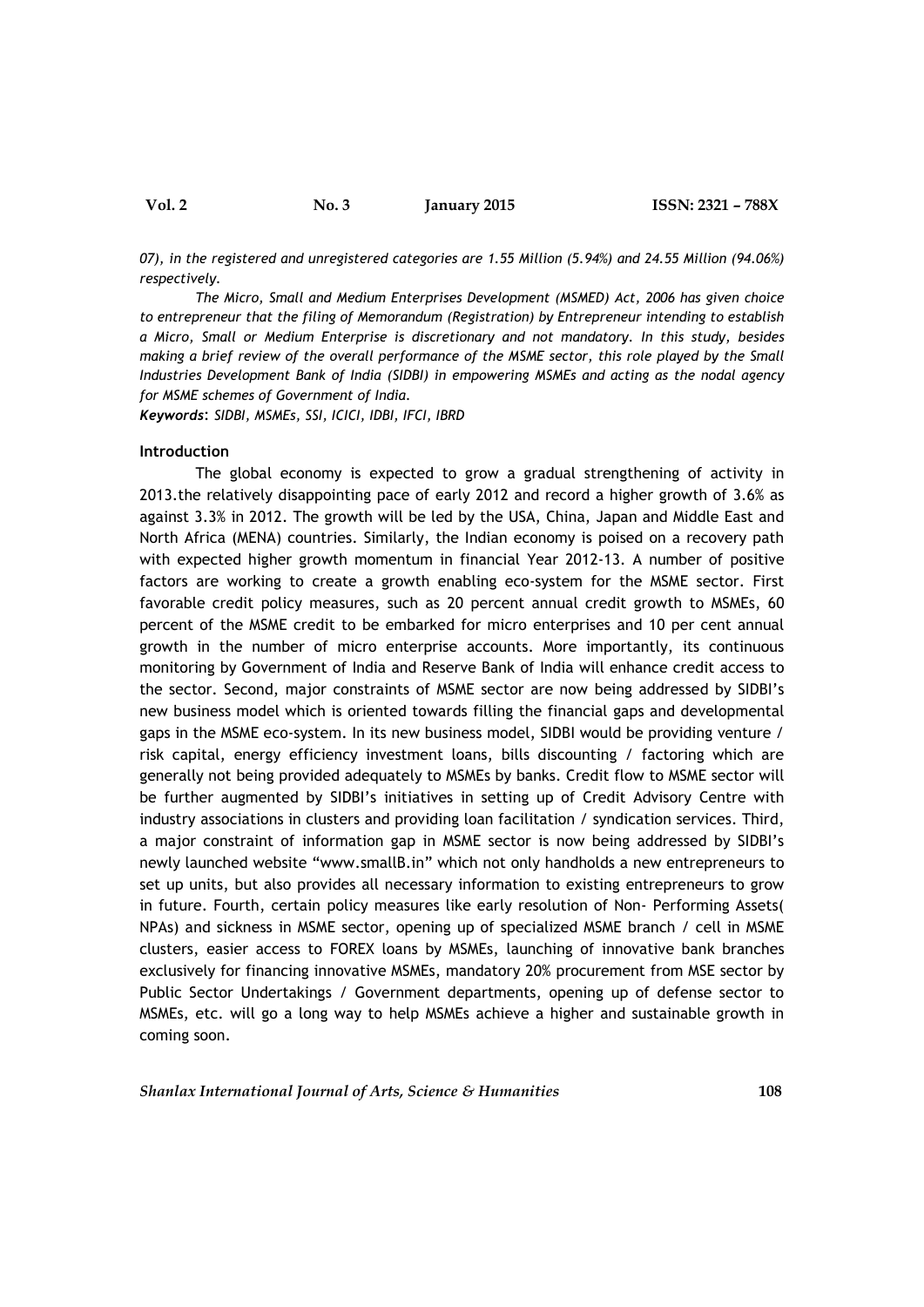#### **Budgets 2012-13, 2013-14 high lights for MSME**

With the objective of promoting market access of MSMEs, the Government has approved a policy which requires ministries and Central Public Sector Enterprises to make a minimum of 20% of their annual turnover limit for compulsory tax audit of accounts as well as for presumptive taxation would be raised from `60 lakh to `1 crore for Small & Medium Enterprises. In order to augment funds for MSMEs, capital gains tax on sale of a residential property would be exempt, if the sale consideration is used for subscription in the equity of a manufacturing MSME company for purchase of new plant and machinery.Small and medium enterprises, including start-up companies, will be permitted to list on the MSME exchange without being required to make an initial public offer (IPO) i) If an MSME grows into a larger enterprise, no tax for three years after its growth ii) Small and medium companies to be allowed to listed on MSME exchange without making a public offer iii) Refinancing capacity of SIDBI increased to Rs. 10,000 crore from Rs. 5,000 crore for Ministry of Small and Medium Enterprises iv) National Skill Development Corporation to train 5 crore people in current plan period v) To modernize power loom sector, minister announced technology upgrade scheme for textile sector to get INR 2400 crore vi) Youngsters who are skill trained to be given boost in employment and productivity; 10 lakh youth can be motivated in one year vii) To allocate Rs 1000 crore to extend skills of youth viii)With help of Ministry of S&T, Centre has identified amazing innovations; will allocate Rs. 200cr to scale them and make them available to people

# **RBI's first quarter (2013) monetary policy**

Repo Rate is unchangedat7.25 The Reverse Repo Rate under the LAF, determined with a spread of 100 basis points below the repo rate, accordingly adjusted to 6.25 per cent. Marginal standing facility (MSF) and bank rate stood at 10.25%. Current reserve ratio too unchanged at 4% and cuts GDP forecast for FY14 to 5.5% from 5.7% earlier.

# **Highlights of Annual Supplement (2013-14) to the Foreign Trade Policy 2009-14 by former minister Anand Sharma**

Measures to revive investor's interest in SEZs: A package of measures has been formulated to revive investor's interest in SEZs and to boost exports. The salient features of the package are: In view of the acute difficulties in aggregating large tracts of uncultivable land for setting up SEZs, while ensuring vacancy and contiguity, we have decided to reduce the Minimum Land Area Requirement by half. For Multi-product SEZ from 1000 hectares to 500 hectares and for Sector-specific SEZ from existing 100 hectares to 50 hectares. 5.2) Zero Duty Export Promotion Capital Goods (EPCG) Scheme: Foreign Trade Policy has two variants under this scheme, namely, Zero Duty EPCG for few sectors and 3% Duty EPCG for all sectors. During the last announcement on 5th June, 2012, a new Post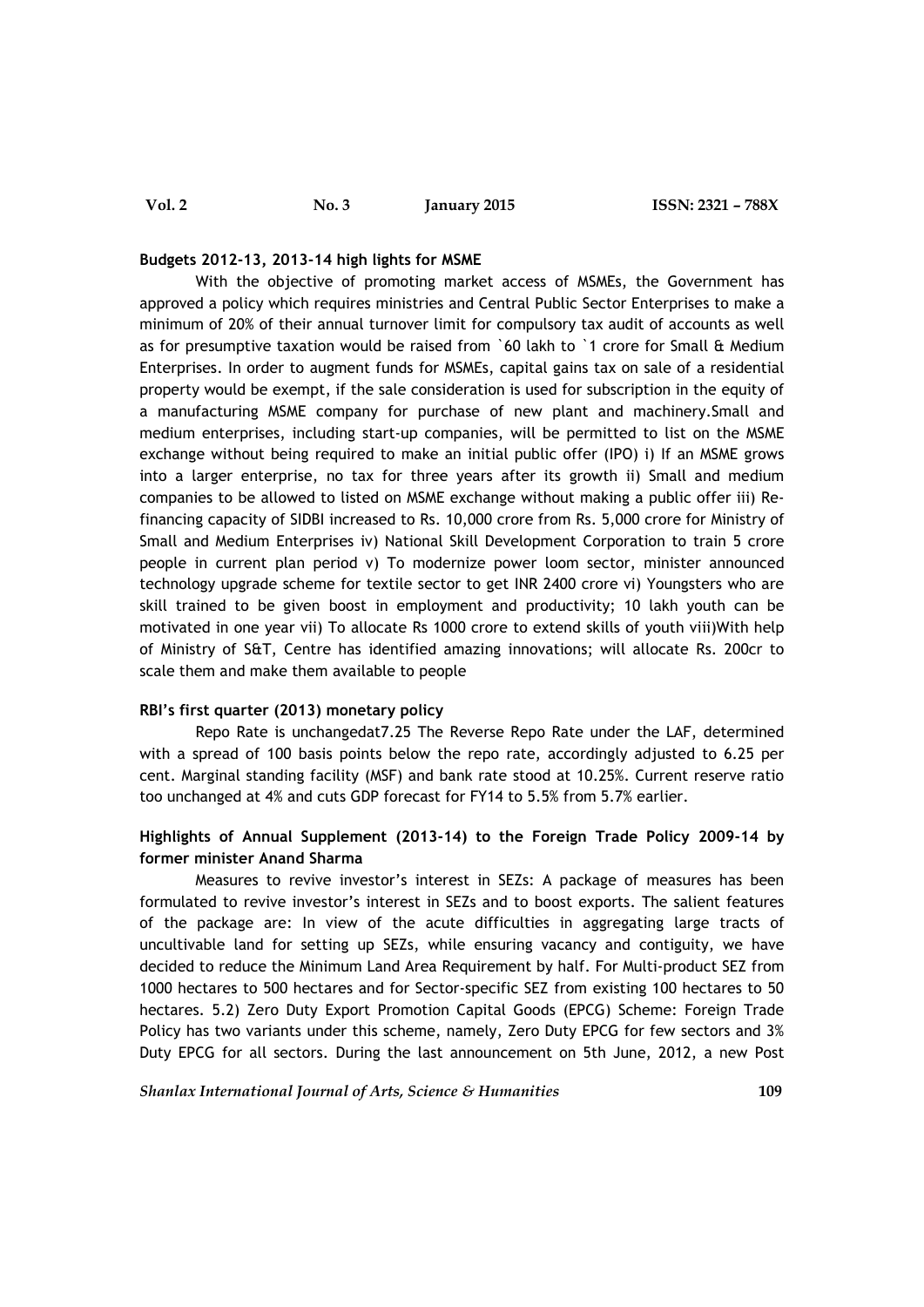# **Vol. 2 No. 3 January 2015 ISSN: 2321 – 788X**

Export EPCG Scheme was also announced which was notified on 18 February, 2013 by the CBEC. Based on the request of all stakeholders, Government has decided to harmonize Zero Duty EPCG and 3% EPCG Scheme into one scheme which will be a Zero Duty EPCG Scheme covering all sectors. 5.3) Reduced EO for Domestic Sourcing of Capital Goods: The quantum of specific Export Obligation (EO) in the case of domestic sourcing of capital goods under EPCG authorizations has been reduced by 10%. This would promote domestic manufacturing of capital goods. 5.4) Widening of Interest Subvention Scheme: At present, 2% interest subvention scheme is available to certain specific sectors like Handicrafts, Handlooms, Carpets, Readymade Garments, Processed Agricultural Products, Sports Goods and Toys. The scheme had been further widened to include 134 sub-sectors of engineering sector. Government had also announced that the benefit of this scheme of 2% interest subvention could be available up to 31.03.2014.

# **Credit Flow to Micro and Small Enterprises Sector (MSE) by Scheduled Commercial Banks (SCBs)**

Advances to micro and small enterprises (MSE) sector shall be reckoned in computing achievement under the overall Priority Sector target of 40 percent (32 percent for Foreign Banks operating in India with less than 20 branches) of Adjusted Net Bank Credit (ANBC) or credit equivalent amount of Off-Balance Sheet Exposure, whichever is higher. 40 per cent of the total advances to MSE sector should go to micro (manufacturing)enterprises having investment in plant and machinery up to Rs. 10 lakh and micro (service) enterprises having investment in equipment up to Rs. 4 lakh; 20 per cent of the total advances to MSE sector should go to micro (manufacturing) enterprises with investment in plant and machinery above Rs. 10 lakh and up to Rs. 25 lakh, and micro (service) enterprises with investment in equipment above Rs. 4 lakh and up to Rs. 10 lakh. Thus, 60 per cent of MSE advances should go to the micro enterprises. While banks are advised to achieve the 60% target as above, in terms of the recommendations of the Prime Minister's Task Force, the allocation of 60% of the MSE advances to the micro enterprises is to be achieved in stages viz. 50% in the year 2010-11, 55% in the year 2011-12 and 60% in the year 2012-13

# **Role of Small Industries Development Bank of India**

Small Industries Development Bank of India (SIDBI), set up on April 2, 1990 under an Act of Indian Parliament, is the Principal Financial Institution for the Promotion, Financing and Development of the Micro, Small and Medium Enterprise (MSME) sector and for Coordination of the functions of the institutions engaged in similar activities. Financial support is provided by way of refinance to eligible Primary Lending Institutions (PLIs) such as banks, State Financial Corporation's (SFCs), State Industrial Development Corporations (SIDCs), State Small Industries Development Corporations (SSIDCs) etc. for onward lending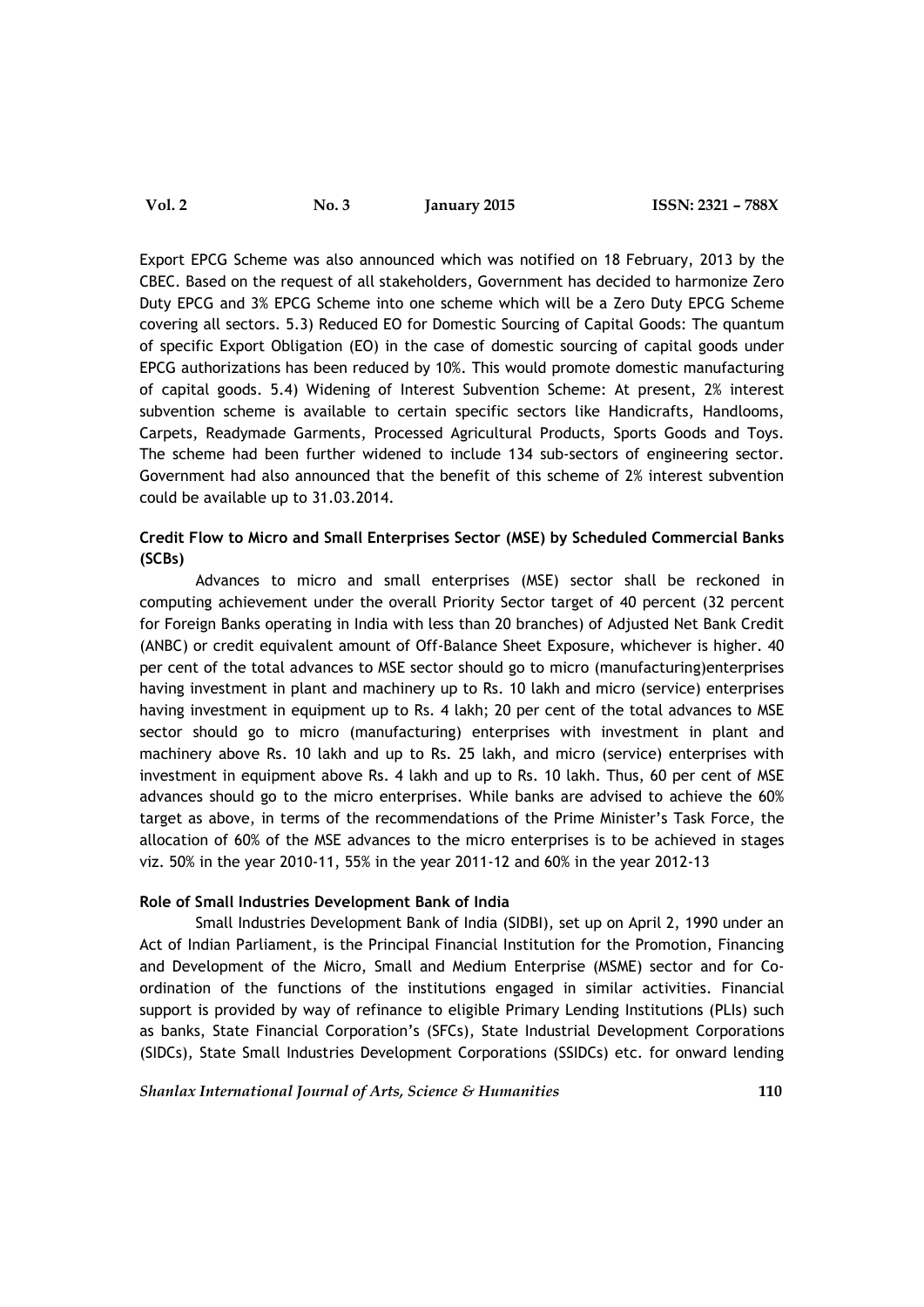to MSMEs, financial assistance in the form of loans, grants, equity and quasi- equity to Non - Government Organization /Micro Finance Institutions (MFIs) for on-lending to micro enterprises and economically weaker sections of society, enabling them to take up income generating activities on a sustainable basis and direct assistance to MSMEs which is channelized through the Bank's network of 103 branch offices. SIDBI plays a significant role in promotion, financing and development of MSMEs and coordinating the functions of institutions engaged in similar activities. Its sphere of activities include (i) Direct Finance Operations to MSMEs and Service Sectors besides Infrastructure; (ii) Indirect Finance by way of resource support to Banks, NBFCs, SFCs, and other Central Financing/Development Agencies, Development of Micro Credit Institutions; (iii) Promotion of Associate Institutions like Venture Capital, Rating Agency, Credit Guarantee Fund, Asset Reconstruction Company and so on; and (iv) Nodal Agency for Government of India MSME Schemes like Technology Up gradation Fund Scheme (TUFS), Credit Linked Capital Subsidy Scheme (CLCSS), Integrated Development of Leather Sector Scheme, Development of Infrastructure Development Projects and a few. SIDBI's focus is on development of manufacturing, service and infrastructure sectors through the growth of MSMEs and their promotion.

# **Strategic Business Initiatives and Overall Operations**

The business strategy of SIDBI has been reoriented towards filling up the financial and non- financial gaps in the MSME eco-system. SIDBI would extend refinance to Banks and Non- Banking Financial Companies (NBFCs) and also extend capacity building support to smaller commercial banks, Regional Rural banks (RRBs), Urban Co-operative banks (UCBs) and District Cooperative Banks (DCBs). In addition, direct finance to MSMEs is being targeted at niche areas to address various financial gaps through specially designed products like risk capital, sustainable finance, factoring, invoice discounting, services sector financing, etc.

### **a) Addressing financial gaps**

The equity/risk capital assistance has supported the growth requirements of a number of MSMEs including leveraging of senior loans, funding intangible requirements like expenditure for Research & Development, marketing / brand building, technical know-how, energy efficiency, quality control, working capital margin, etc. where bank loans are generally not available. SIDBI also provides such risk capital assistance selectively to startups and early stage ventures operating in innovative businesses/ technology space, including those being incubated at technology incubators. During Financial Year 2011-12, Direct Risk Capital Scheme (DRCS) has been rechristened as Growth Capital & Equity Assistance Scheme for MSMEs (GEMs), with some modifications and additional features so as to assist greater number of MSMEs. SIDBI has also put in place a scheme to provide risk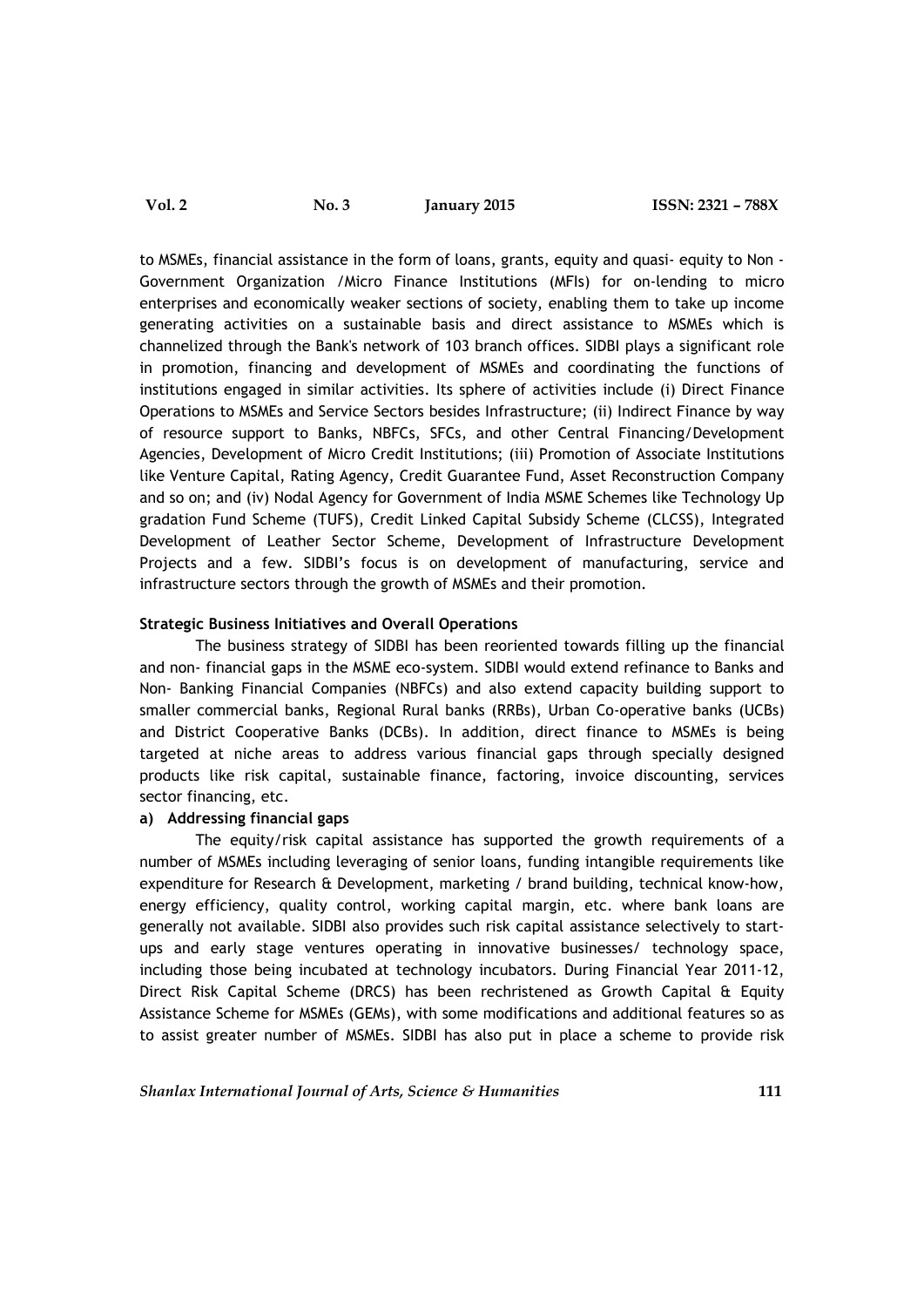capital assistance to MSMEs by way of line of credit / resource support through Channel Partners (CPs)/ NBFCs with an objective of enhancing the retail reach of risk capital SIDBI has executed a Memorandum of Understanding (MOU) with Technology Information, Forecasting and Assessment Council (TIFAC) for implementing the Technology Innovation Programme(Srijan Scheme). A revolving innovation fund of `30 crore has been created by TIFAC under the scheme. The main objective of the scheme is to support MSMEs towards development, up-scaling, demonstration and commercialization of innovative technology based projects.

SIDBI has been operating focused lending schemes with Line of Credit (LOC) support from various multilateral/bilateral international agencies, such as, Japan International Cooperation Agency (JICA) Phase I- JPY 30 billion & Phase-II – JPY 30 billion, Kreditanstalt fur Wiederaufbau (KfW), Germany - EUR 50 million; and AgenceFrancaise de Developpement (AFD), France - EUR 50 million. The main objective of these focused lending schemes is to enhance energy efficiency, reduce CO emissions and improve the profitability of the Indian MSMEs in the long run. SIDBI has contracted EURO 38.5 million LoC from KfW, Germany for promoting investment in cleaner production options in the MSME sector. The main objective is to achieve reduction of emission and pollution through cleaner production investments. Investment, such as, Common Effluent Treatment Plants (CETPs), Waste Treatment, Storage & Disposal Facilities, Waste recycling, etc., benefitting large number of MSMEs in the industrial clusters are also eligible under the assistance. The awareness about the environmental aspects among the MSMEs has increased in the areas of energy efficiency, waste recycling, waste treatment and disposal, ISO certifications, energy audit, Bureau of Energy Efficiency (BEE) star rating of their products, green ratings etc., for sustainability of their manufacturing facilities. SIDBI introduced 'Green Loan Scheme' to assist MSMEs to meet their capital expenditure, non-operational and intangible expenditure for improving energy efficiency/adopting cleaner production measures, etc

# **b) Addressing Non-financial Gaps**

In addition to providing credit directly and indirectly, SIDBI has put in place a system for loan facilitation / syndication services to MSMEs to help them avail credit from banks/FIs. The system envisages creating a scalable eco-system for loan syndication involving MSMEs, accredited MSME Project Consultants / Technological Consultancy Organisations (TCOs), SIDBI staff, Rating Agencies – to bring in more credibility to the evaluation process for enabling MSMEs in securing bank credit. In order to further enable MSMEs to access credit from banks, SIDBI has taken the initiative to set up Credit Advisory Centres (CACs) with industry associations in select MSME clusters, where the MSMEs are provided free consultancy / advisory services by SIDBI officials and retired bankers in getting credit from banks & FIs. Already 41 such centres covering 150 clusters have been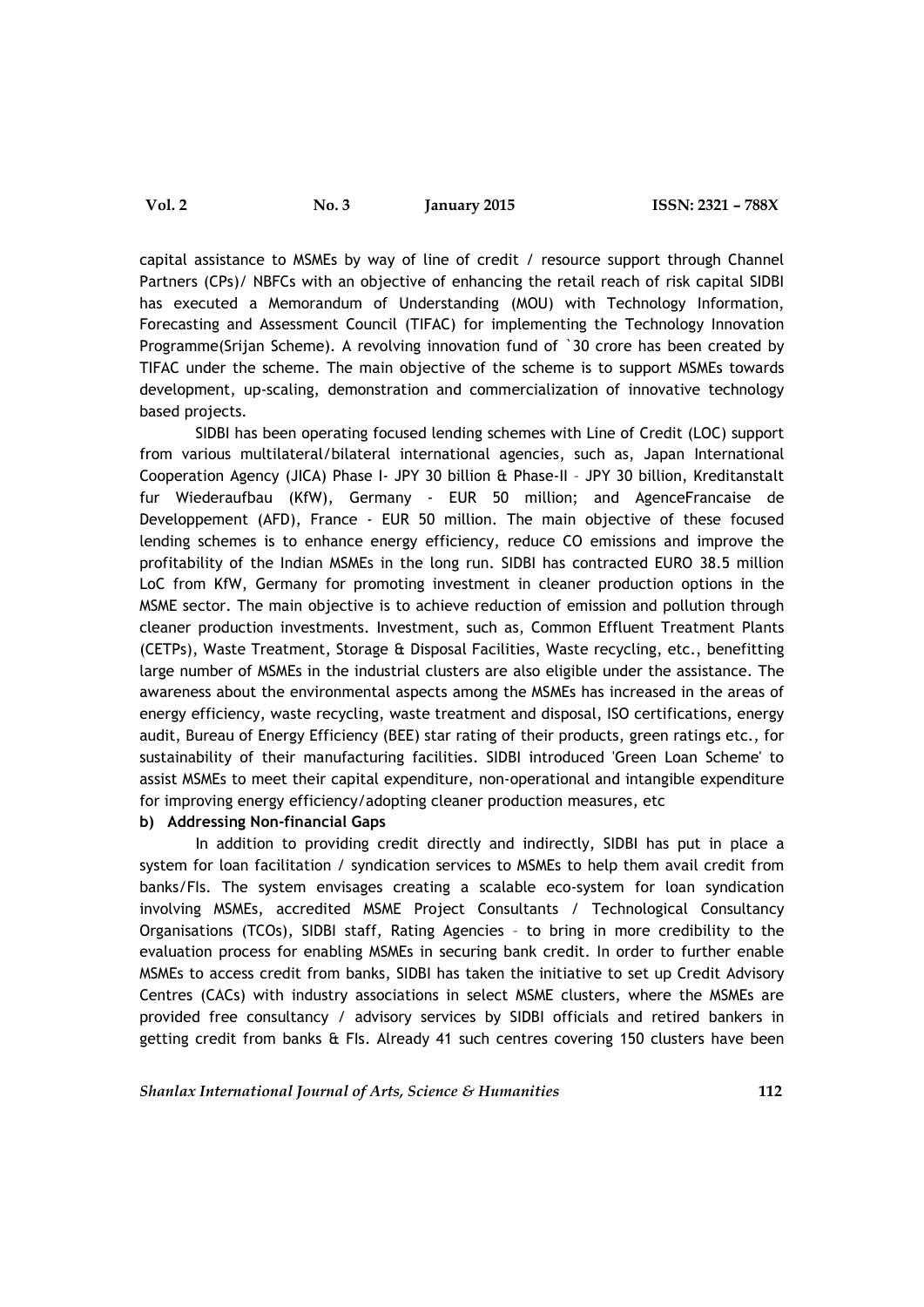# **Vol. 2 No. 3 January 2015 ISSN: 2321 – 788X**

set up by SIDBI. MSMEs are found to be lacking in information on how to start a business, Govt. schemes, sources of various finances, marketing, technology, etc. In order to address the information gap, SIDBI has launched a website named as "www.smallB.in" which acts as virtual mentor and handholding tool for entrepreneurs to set up new units and grow the existing ones. Further, SIDBI, along with GIZ, Germany, has initiated financial literacy campaign among MSMEs in different clusters.

#### **Subsidiaries and Associate Organisations of SIDBI**

Apart from addressing various financial and non-financial needs, SIDBI has also created an enabling institutional eco-system to address specific requirements of MSMEs through its subsidiaries / associate concerns. First, SIDBI Venture Capital Ltd. was set up in July, 1999 for providing venture capital assistance to knowledge based MSMEs. Presently SVCL is managing three venture capital funds, viz. the National Venture Fund for Software and Information Technology Industry, SME Growth Fund and India Opportunity Fund for providing venture capital assistance Similarly, to encourage banks / FIs to provide more credit to MSMEs, SIDBI along with Govt. of India set up Credit Guarantee Fund Trust for Micro and Small Enterprises in 2000 to provide credit guarantee coverage to collateral free / third-party guarantee free loans upto `1 crore extended by banks/FIs to micro and small enterprises. This acted as a game changer in as much as that more than 9.33 lakh MSE loan account with credit guarantee coverage were provided financial assistance by banks / FIs by end October, 2012. Again, to support banks in quicker credit sanction to MSMEs, SIDBI, along with few Public Sector banks and Dun & Bradstreet (D&B), set up SME Rating Agency of India Ltd. (SMERA) in September 2005 – an MSME dedicated third-party rating agency to provide comprehensive, transparent and reliable ratings and risk profiling. Cumulatively as on September 30, 2012, SMERA has assigned ratings to 17,725 MSME units, out of which micro enterprises constituted 65%. India SME Technology Services Limited (ISTSL), was set up by SIDBI in November 2005, which provides a platform for MSMEs to tap opportunities at the global level for acquisition of modern technologies. SIDBI has also set up, India SME Asset Reconstruction Company Ltd. (ISARC), country's first MSME focused ARC striving for speedier resolution of non-performing assets (NPA) by unlocking the idle NPAs for productive purposes which would facilitate greater and easier flow of credit from the banking sector to the MSMEs. It started operations in April 2009.

#### **SIDBI as Nodal Agency for Government Schemes**

In addition to its direct and indirect operations, SIDBI also plays a pivotal role in implementation of various schemes for MSME sector undertaken by the Government of India (GoI). SIDBI continued to play animportant role as a nodal agency in the implementation of GoI schemes, viz. Credit Linked Capital Subsidy Scheme (CLCSS) [Ministry of MSME],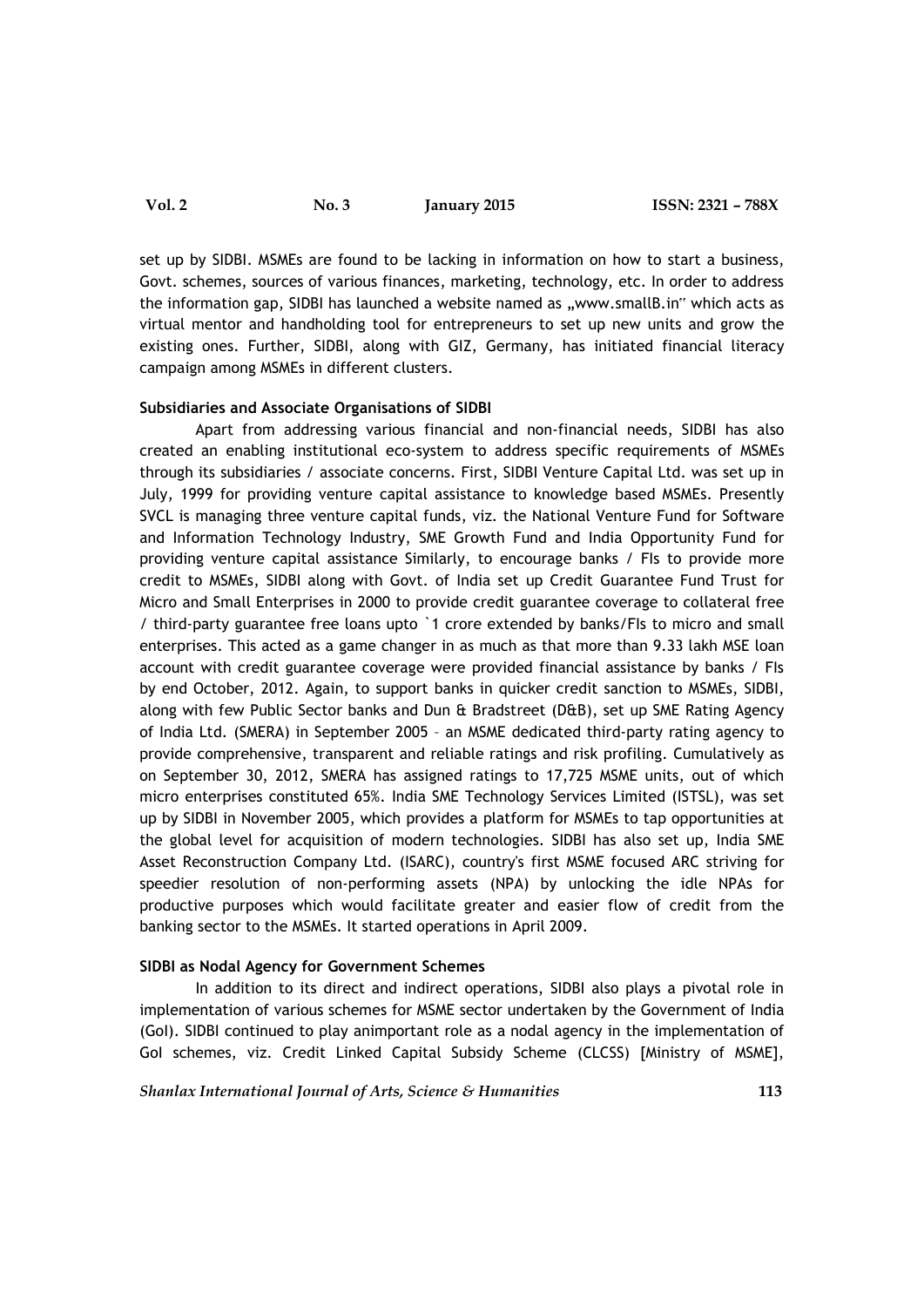Technology Up gradation Fund Scheme for Textile Industry (TUFS) [Ministry of Textiles], Integrated Development of Leather Sector Scheme (IDLSS) [Ministry of Commerce & Industry] and Scheme of Technology Up gradation / Setting up / Modernisation / Expansion of Food Processing Industries (FPTUFS) [Ministry of Food Processing Industries].

### **International Collaborations**

The Bank has signed an agreement with Kreditanstalt fur Wiederaufbau (KfW), Germany for loan support of EUR 85 million and Technical Assistance for improving access to microfinance products in India among the poor, particularly women. The loan component of the support is being used to provide loans to MFIs for on-lending. The Technical Assistance component is being used to provide training to assisted MFIs, creation of a webbased platform, development of a risk assessment module, select capacity building interventions in the area of transfer of industry benchmarks, best practices to assisted MFIs and for carrying out of loan portfolio audits / system audits of the Bank"s assisted MFIs, as a prudent risk management measure. The Bank has entered into collaboration with Asian Development Bank (ADB) for loan support of USD 50 million which would provide SIDBI with long tenor funding to support the vital "Missing Middle" through specific financing programmes. The loan is accompanied by Technical Assistance of up to USD 3 million from Japan Fund for Poverty Reduction.

#### **Promotional & Developmental initiatives**

Being the apex financial institution for the MSME sector, SIDBI adopts a "Credit Plus" approach under which Promotional & Developmental (P&D) activities are initiated with the twin strategy of creation of enterprises and strengthening of existing enterprises. SIDBI has benefitted the MSME sector through P&D activities which helped in setting up of over 1 lakh enterprises, generating employment of around 3 lakh and benefitting around 4 lakh persons. An important P&D initiative of the Bank is the Micro Enterprises Promotion Programme (MEPP) which aims at promoting viable micro enterprises in rural areas leading to rural employment generation.

Cumulatively,upto March 31, 2012, MEPP has been implemented in 121 districts in 24 States, thereby promoting more than 38,000 rural enterprises. Similarly, Entrepreneurship Development Programme (EDP) aims at promotion of self-employed ventures capable of generating employment opportunities, especially targeting less privileged sections of the society like Women, Scheduled Castes / Scheduled Tribes, minorities and the rural poor. As on March 31, 2012, cumulatively number of EDPs supported by the Bank for various target groups was 2894, benefitting more than 72,850 participants. Similarly, the total number of Skill-cum-Technology Up gradation Programmes (STUPs) and Small Industries Management Programmes (SIMAPs) supported by the Bank since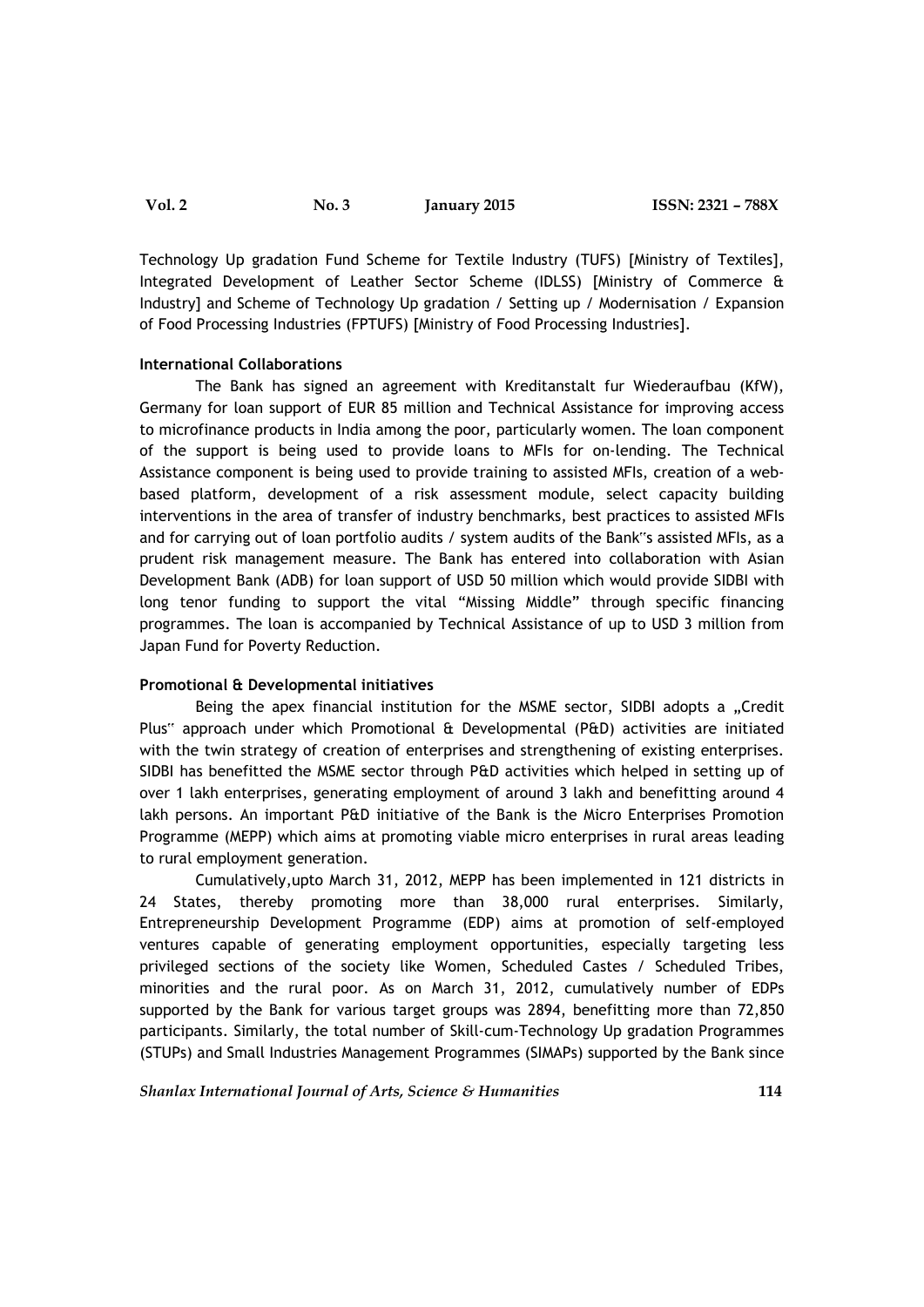inception, till March 2012, were 1,504 and 295, respectively benefiting about 39700 participants. STUP aims at enhancing technology profile of MSME units and SIMAP targets qualified unemployed as well as industry-sponsored candidates, with the overall objective of providing competent managers to the MSME sector. SIDBI also accords special attention to the development of North Eastern Region (NER) through a package of micro finance, rural industrialisation, entrepreneurship development, marketing support, etc. The special initiatives being pursued in the NER encompass MEPP in 22 districts, 39 Cluster Development Programmes (CDP) and various vocational training programmes, marketing activities, seminars, etc. These programmes have so far promoted more than 2500 units in NER. To accelerate industrial development in the north eastern part of the country, your Bank has enlisted North Eastern Development Financial Institution (NEDFI) as an eligible primary lending institution for refinance of loans to micro and small enterprises and a refinance limit of `50 crores was sanctioned to it during FY 2011-12. Your Bank has also set up Counsiling CentreShillong (Meghalaya), Silchar (Assam), Aizawl (Mizoram), Gangtok (Sikkim) and Agartala (Tripura). In 2012-13, the financial institution provided loans to Micro, Small and Medium Enterprises (MSMEs) directly (term loan under direct credit schemes, MSME receivable finance, bulk credit&Venture capital finance) and indirectly (Refinance, Equity assistance, Micro Finance including P&D assistance Resource support to institutions) had disbursed Rs 41160 crore. SIDBI had identified four niche areas - risk capital, receivable financing, financing services sector and sustainable financing - where MSMEs need support. In the current fiscal, SIDBI set a 10 per cent higher disbursement target.

| *The Role of SIDBI in developing the MSMEs in India www.iosrjournals.org 13 |
|-----------------------------------------------------------------------------|
| Table: The Role of SIDBI in developing the MSMEs in India                   |
| Overall performance                                                         |

| Year        | <b>Sanction</b> | disbursement | outstanding | income | <b>Profit</b> |
|-------------|-----------------|--------------|-------------|--------|---------------|
| 2004-05     | 9091            | 6189         | 10862       | 948    | 225           |
| 2005-06     | 11975           | 9100         | 13891       | 964    | 270           |
| 2006-07     | 11102           | 10225        | 16031       | 1187   | 298           |
| 2007-08     | 16164           | 15087        | 20226       | 1638   | 198           |
| 2008-09     | 29188           | 28298        | 30886       | 2082   | 297           |
| 2009-10     | 35521           | 31919        | 37969       | 2540   | 421           |
| 2010-11     | 42214           | 38796        | 46054       | 3433   | 514           |
| $2011 - 12$ | 45688*          | 41160        | 53785       | 4607   | 567           |
| 2012-13     | 51565*          | 47859*       | 57522*      | 5401   | 837           |

\* projected values

**Sources:** annual report of SIDBI.